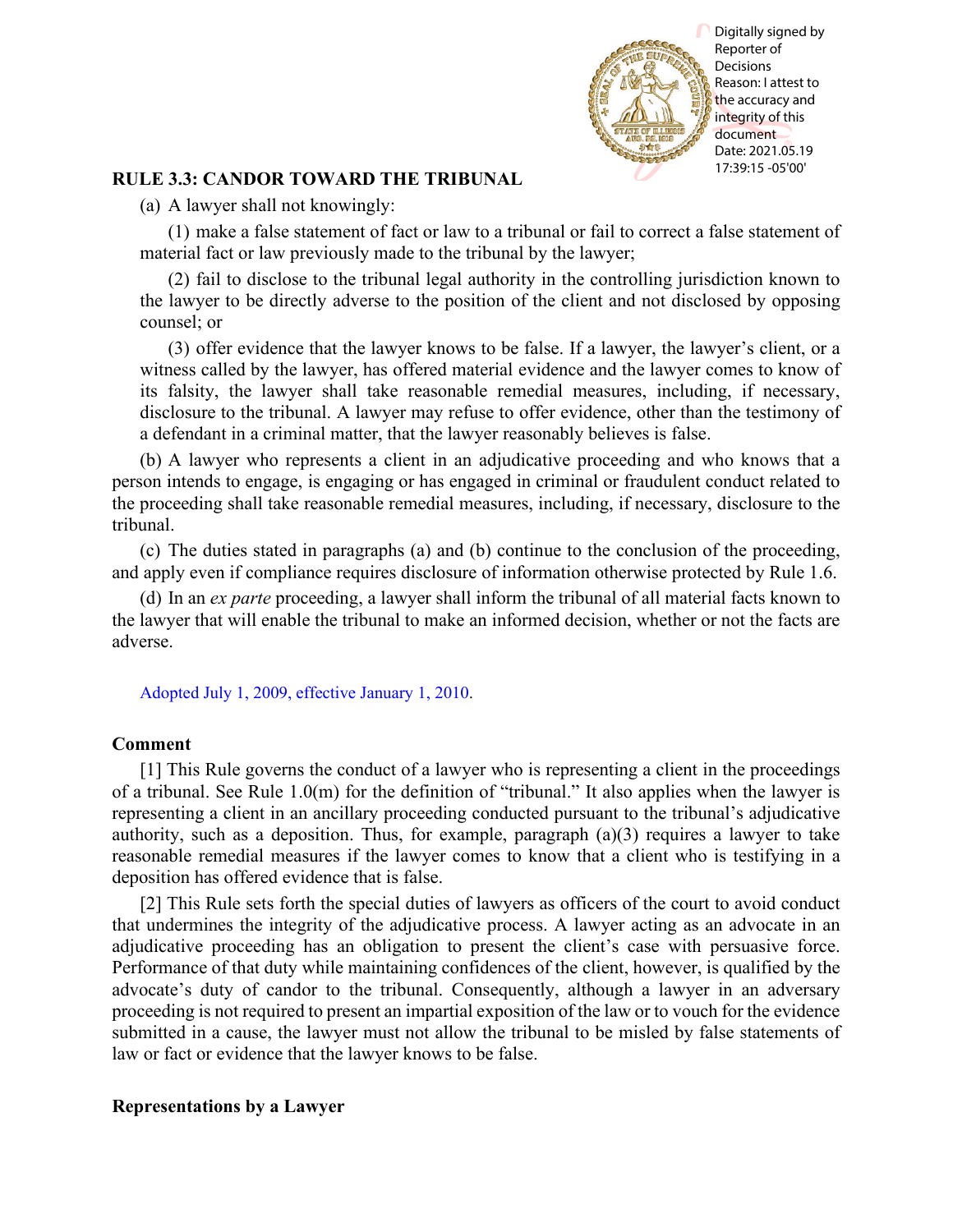[3] An advocate is responsible for pleadings and other documents prepared for litigation, but is usually not required to have personal knowledge of matters asserted therein, for litigation documents ordinarily present assertions by the client, or by someone on the client's behalf, and not assertions by the lawyer. Compare Rule 3.1. However, an assertion purporting to be on the lawyer's own knowledge, as in an affidavit by the lawyer or in a statement in open court, may properly be made only when the lawyer knows the assertion is true or believes it to be true on the basis of a reasonably diligent inquiry. There are circumstances where failure to make a disclosure is the equivalent of an affirmative misrepresentation. The obligation prescribed in Rule 1.2(d) not to counsel a client to commit or assist the client in committing a fraud applies in litigation. Regarding compliance with Rule 1.2(d), see the Comment to that Rule. See also the Comment to Rule 8.4 (b).

#### **Legal Argument**

[4] Legal argument based on a knowingly false representation of law constitutes dishonesty toward the tribunal. A lawyer is not required to make a disinterested exposition of the law, but must recognize the existence of pertinent legal authorities. Furthermore, as stated in paragraph (a)(2), an advocate has a duty to disclose directly adverse authority in the controlling jurisdiction that has not been disclosed by the opposing party. The underlying concept is that legal argument is a discussion seeking to determine the legal premises properly applicable to the case.

#### **Offering Evidence**

[5] Paragraph (a)(3) requires that the lawyer refuse to offer evidence that the lawyer knows to be false, regardless of the client's wishes. This duty is premised on the lawyer's obligation as an officer of the court to prevent the trier of fact from being misled by false evidence. A lawyer does not violate this Rule if the lawyer offers the evidence for the purpose of establishing its falsity.

[6] If a lawyer knows that the client intends to testify falsely or wants the lawyer to introduce false evidence, the lawyer should seek to persuade the client that the evidence should not be offered. If the persuasion is ineffective and the lawyer continues to represent the client, the lawyer must refuse to offer the false evidence. If only a portion of a witness's testimony will be false, the lawyer may call the witness to testify but may not elicit or otherwise permit the witness to present the testimony that the lawyer knows is false.

[7] The duties stated in paragraphs (a) and (b) apply to all lawyers, including defense counsel in criminal cases. In some jurisdictions, however, courts have required counsel to present the accused as a witness or to give a narrative statement if the accused so desires, even if counsel knows that the testimony or statement will be false. The obligation of the advocate under the Rules of Professional Conduct is subordinate to such requirements. See also Comment [9].

[8] The prohibition against offering false evidence only applies if the lawyer knows that the evidence is false. A lawyer's reasonable belief that evidence is false does not preclude its presentation to the trier of fact. A lawyer's knowledge that evidence is false, however, can be inferred from the circumstances. See Rule 1.0(f). Thus, although a lawyer should resolve doubts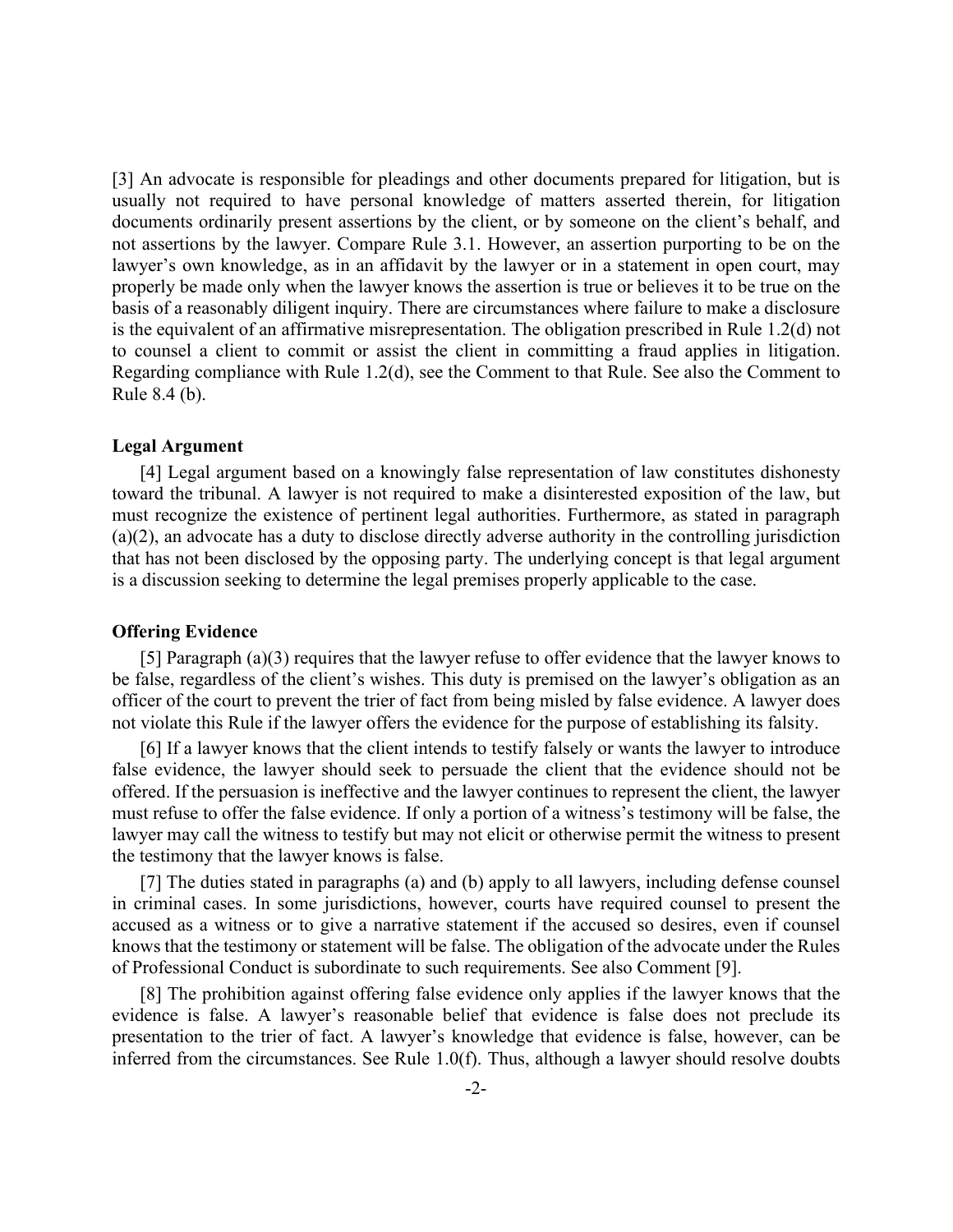about the veracity of testimony or other evidence in favor of the client, the lawyer cannot ignore an obvious falsehood.

[9] Although paragraph (a)(3) only prohibits a lawyer from offering evidence the lawyer knows to be false, it permits the lawyer to refuse to offer testimony or other proof that the lawyer reasonably believes is false. Offering such proof may reflect adversely on the lawyer's ability to discriminate in the quality of evidence and thus impair the lawyer's effectiveness as an advocate. Because of the special protections historically provided criminal defendants, however, this Rule does not permit a lawyer to refuse to offer the testimony of such a client where the lawyer reasonably believes but does not know that the testimony will be false. Unless the lawyer knows the testimony will be false, the lawyer must honor the client's decision to testify. See also Comment [7].

#### **Remedial Measures**

[10] Having offered material evidence in the belief that it was true, a lawyer may subsequently come to know that the evidence is false. Or, a lawyer may be surprised when the lawyer's client, or another witness called by the lawyer, offers testimony the lawyer knows to be false, either during the lawyer's direct examination or in response to cross-examination by the opposing lawyer. In such situations or if the lawyer knows of the falsity of testimony elicited from the client during a deposition, the lawyer must take reasonable remedial measures. In such situations, the advocate's proper course is to remonstrate with the client confidentially, advise the client of the lawyer's duty of candor to the tribunal and seek the client's cooperation with respect to the withdrawal or correction of the false statements or evidence. If that fails, the advocate must take further remedial action. If withdrawal from the representation is not permitted or will not undo the effect of the false evidence, the advocate must make such disclosure to the tribunal as is reasonably necessary to remedy the situation, even if doing so requires the lawyer to reveal information that otherwise would be protected by Rule 1.6. It is for the tribunal then to determine what should be done– making a statement about the matter to the trier of fact, ordering a mistrial or perhaps nothing.

[11] The disclosure of a client's false testimony can result in grave consequences to the client, including not only a sense of betrayal but also loss of the case and perhaps a prosecution for perjury. But the alternative is that the lawyer cooperate in deceiving the court, thereby subverting the truth-finding process which the adversary system is designed to implement. See Rule 1.2(d). Furthermore, unless it is clearly understood that the lawyer will act upon the duty to disclose the existence of false evidence, the client can simply reject the lawyer's advice to reveal the false evidence and insist that the lawyer keep silent. Thus the client could in effect coerce the lawyer into being a party to fraud on the court.

#### **Preserving Integrity of Adjudicative Process**

[12] Lawyers have a special obligation to protect a tribunal against criminal or fraudulent conduct that undermines the integrity of the adjudicative process, such as bribing, intimidating or otherwise unlawfully communicating with a witness, juror, court official or other participant in the